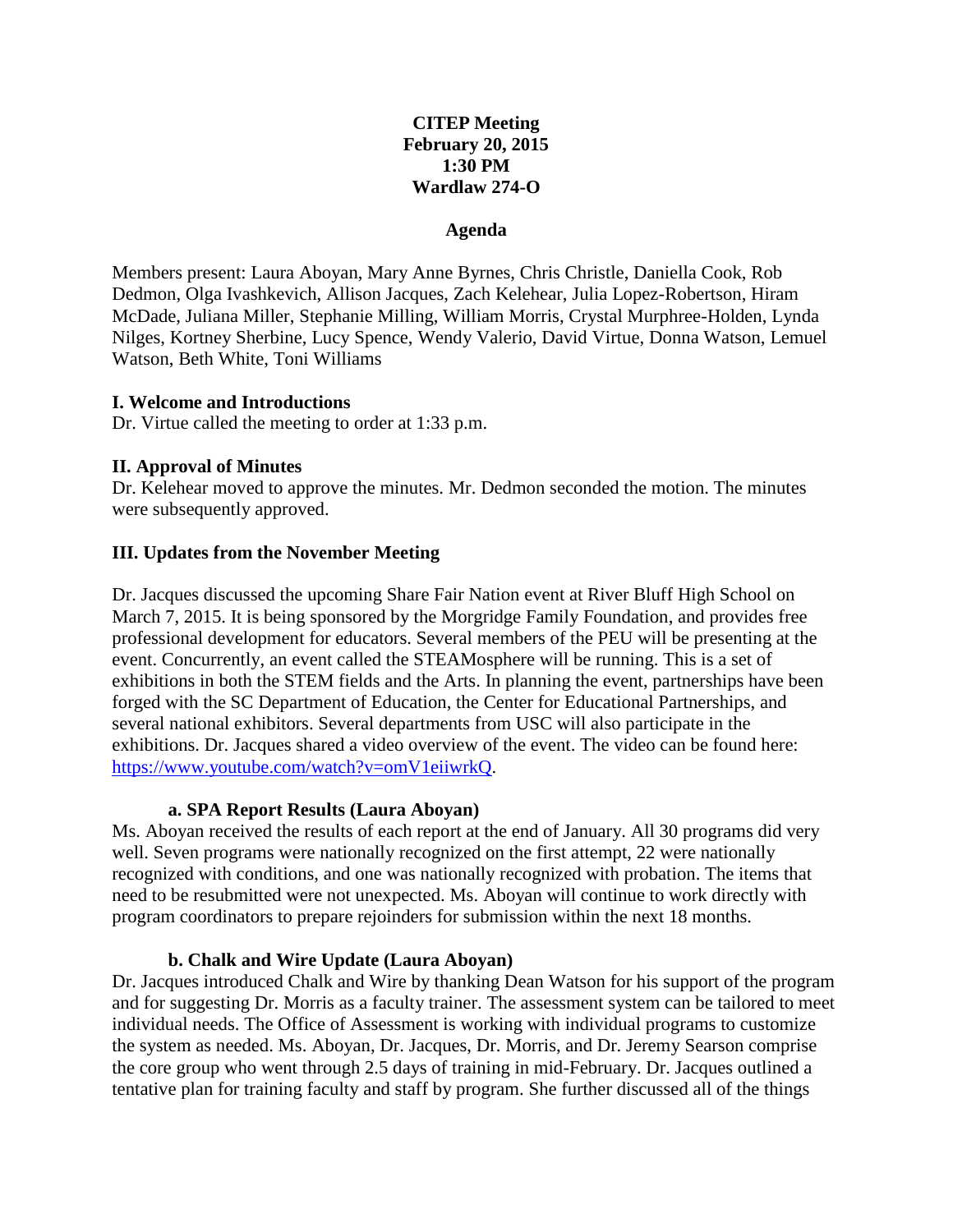Chalk and Wire can do, including tracking ADEPT, diversity of placements, and portfolios, though for now, the PEU will focus solely on items related to assessment and accreditation. Dr. Jacques is hopeful that eventually the PEU will be able to expand their use of Chalk and Wire to include all processes and procedures.

Dr. Morris expanded on Dr. Jacques' overview. As the PEU moves forward with implementation, it will need to identify the primary needs of each different program. To help the PEU move forward, Dr. Morris created a framework to describe the capabilities of Chalk and Wire and how they will be approached during implementation. There are five areas that focus on data collection, assessment, collaboration, distribution, and presentation. Training sessions will be held in each area, though for the time being, the focus will be on the collection and assessment stages. Undergraduate and graduates students will be part of the training team, and will assist in developing and leading workshops, and will serve as support during program meetings or on an individual basis.

Dr. Nilges asked if off-campus partners would be able to view assessments within Chalk and Wire. Dr. Morris explained that folks in that position would be registered as guest users and have access through the Chalk and Wire site, but not through Blackboard. Dr. Milling asked if Chalk and Wire has surveying capability, and whether or not this could replace the existing procedure for administering exit surveys and coaching teacher surveys. Ms. Aboyan said that it does have this capability, and that she hopes to implement similar functions after all of the assessment tools are firmly in place. Dr. Nilges asked about the cost and how it would be distributed to students. Ms. Aboyan explained that it is a one-time fee of \$99 that will be handled through the bookstore. This fee covers a 5-year membership. Students will be required to purchase a subscription, but the details are still being discussed with the bookstore. Dr. Jacques mentioned that the PEU is working with the bookstore, and that this sort of subscription is done across the university. We are also working with the Career Center to set up training for students on the portfolio and presentation pieces so that students will be able to use Chalk and Wire during interviews. Dr. Morris said that all students will be trained in each of the five areas so they are able to use Chalk and Wire effectively. Dr. Byrnes asked how Chalk and Wire could be used in conjunction with the university's Graduation with Leadership Distinction program. Ms. Aboyan said Dr. Searson is already on tying the GLD requirements to Chalk and Wire. Dr. Virtue asked when training would begin. Dr. Morris is working on a plan and then will identify people and strategies for training. His hope is to begin rigorous sessions during the fall.

Ms. Aboyan provided a brief demonstration of Chalk and Wire. She explained the layout through a table of contents, provided a sample rubric, and showed what the system will look like when accessed through Blackboard. Dr. Cook asked how adjuncts would be able to access assessments. Ms. Aboyan said that their access will be given as guests through the Chalk and Wire site and not through Blackboard.

Dr. Sherbine asked who had access to student data after students have graduated. Dr. Morris said Chalk and Wire has their own server to keep things secure. Student portfolios are not shared unless students choose to do so. Dr. Nilges asked whether or not Chalk and Wire was mobile and tablet friendly. Dr. Morris said that it is optimized for use on mobile devices and tablets.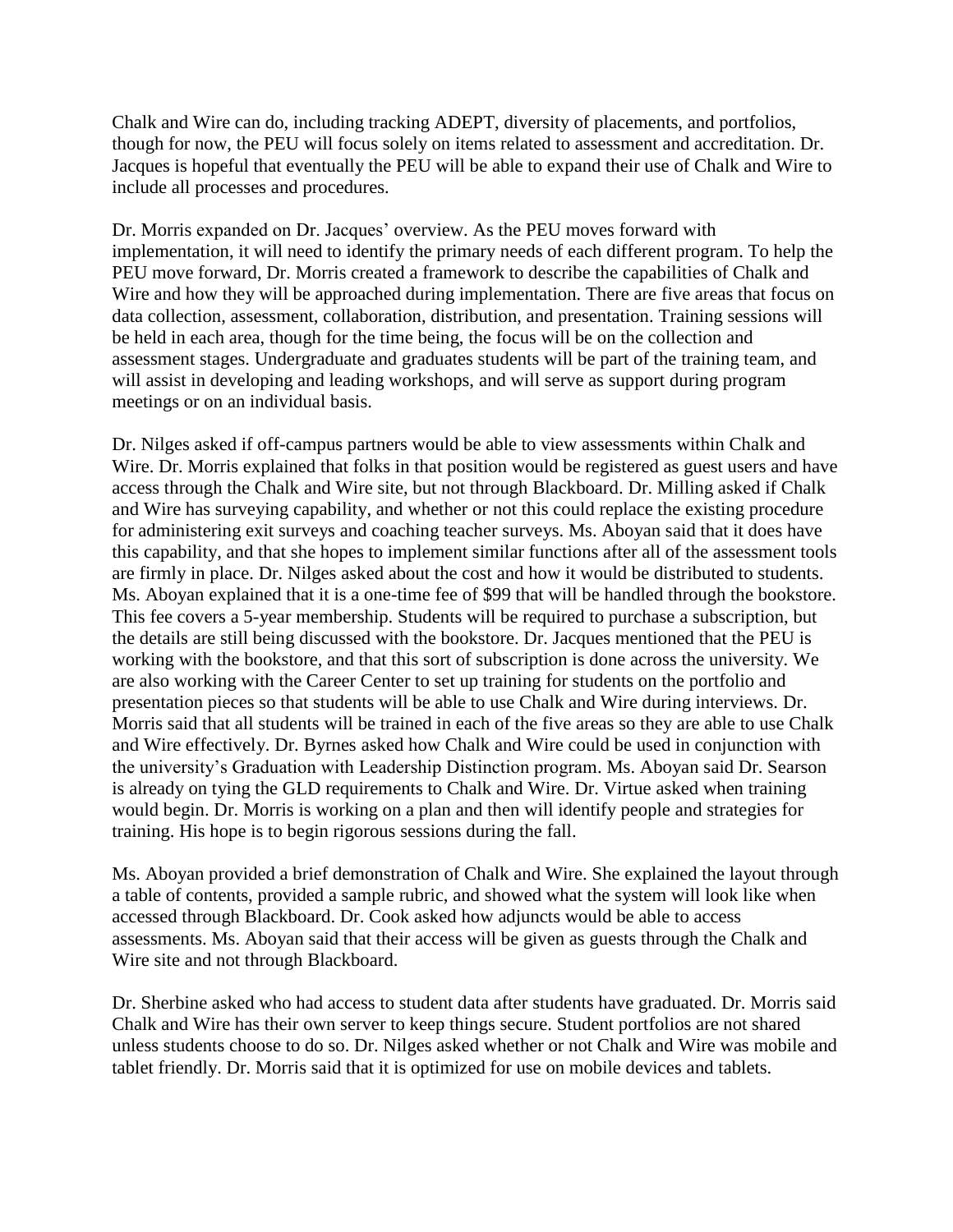### **b. Read to Succeed (Rob Dedmon)**

Mr. Dedmon has been working with the South Carolina Department of Education to articulate what our school licensure programs will need to do in order to meet the Read to Succeed requirements. He provided a brief overview of the new law. The 2016-17 bulletin must reflect the new requirements, which means all changes must be approved by the faculty senate and/or graduate council by December 2015. All licensure programs must have coursework that meets the appropriate set of elements (PK-5, Middle Level and High School, or Administrator). Specific requirements were further explained in Mr. Dedmon's PowerPoint presentation, which will be distributed to the committee via email.

Dr. Virtue asked how the approval timeline corresponds with the College of Education's approval process. Mr. Dedmon indicated that individual college and department approval processes must be factored in when considering the timeline, but it will vary by department. Ms. White asked if it was possible to rename existing courses to meet the SCDE's requirements. Mr. Dedmon said that for programs requiring 12 hours, there may be more latitude in the naming of courses and in the assessment of elements as the legislation more clearly articulate two courses required for those needing six hours as opposed to the 12 hours. Dr. Christle asked about a potential revision process to submit proposals for changing these regulations. She asked whether or not the PEU continues to move forward with changes, even though there is a chance that the requirements will change. Dr. Virtue suggested the PEU make a good faith effort to comply with the existing regulations. Dr. Byrnes asked if the PEU has done an inventory of existing programs to see if any currently meet the requirements. Mr. Dedmon said none of the programs are totally compliant, but there are several that are close to meeting all of the requirements. Dean Watson mentioned that he had met with Jen Morrison, where she indicated the SCDE has an idea of where each program in the state is in terms of meeting the requirements, and what changes each program is proposing. Dean Watson said there may be some tweaks made to the process, but for the time being, our programs should focus on the application as it currently exists.

Dr. Byrnes asked if there was a set plan to show how the application moves from each program to Mr. Dedmon for submission. Mr. Dedmon said there are two options for moving forward: programs can adopt courses the College of Education is designing to meet the standards or programs can design new courses to meet standards. Courses at 500 and 600 level can be taken for either undergraduate or graduate credit.

Dr. Milling asked when the form will be received. Ms. Aboyan will email it to the committee following the meeting. Dr. Milling also asked if courses are added, what could be removed. Dr. Kelehear said it is up to each program to decide what will best help students meet accreditation requirements, pass Praxis, and meet licensure requirements. Adding credit hours to graduation requirements is not a viable option.

Dr. Cook suggested investigating cross-listing courses across colleges. Dr. Spence mentioned she and Dr. Sherbine are working on developing an interdisciplinary literacies course to cover literacies in areas like the arts.